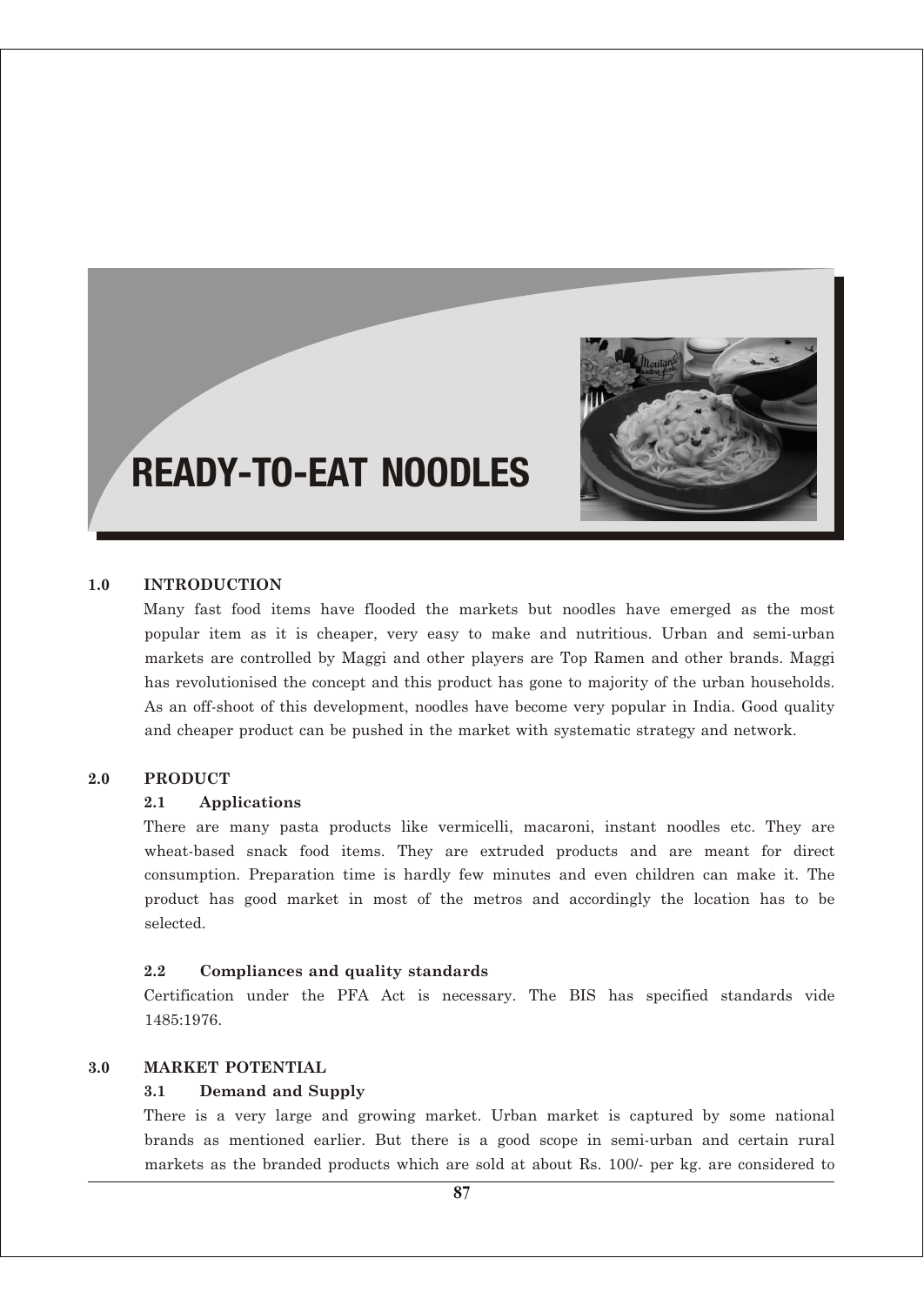be costly. At the same time, these markets are familiar with noodles due to constant hammering by the established brands by way of advertisements. Thus, it will not amount to concept selling.

#### **3.2 Marketing Strategy**

A good product with attractive packaging and affordable price of around Rs.60-65 per kg. has good potential. Creation of proper distribution network and product advertisement through vernacular media is also necessary. In other words, good quality, affordable pricing and concentration on semi-urban and upcoming rural markets are the key factors.

#### **4.0 MANUFACTURING PROCESS**

Pre-weighed raw materials are mixed thoroughly followed by steam pre-conditioning in preconditioner. Passing of steam increases the temperature as well as moisture contents of the materials which help in thorough mixing of all the ingredients before extrusion. The preconditioned feed is again mixed with steam water in a mixer and edible oil is added. Feed is finally fed to the extruder and after processing in the machine, extruded product (noodles) comes out which is cut with the help of a rotating knife in the required size. The process flow chart is as under:



#### **5.0 CAPITAL INPUTS**

## **5.1 Land and Building**

A plot of land of about 200 sq.mtrs. with built-up area of 100 sq.mtrs. is sufficient. Land would cost around Rs.60,000/- whereas cost of construction could be Rs.2.50 lacs. Main production area would occupy around 50 sq.mtrs. whereas packing room and storage area would occupy balance area.

#### **5.2 Plant and Machinery**

Marketing is the key success determinant and the production capacity has to be finalised accordingly. Keeping in mind the financial viability, the rated production capacity has to be 100 tonnes per year with 300 working days and 2 shifts per day.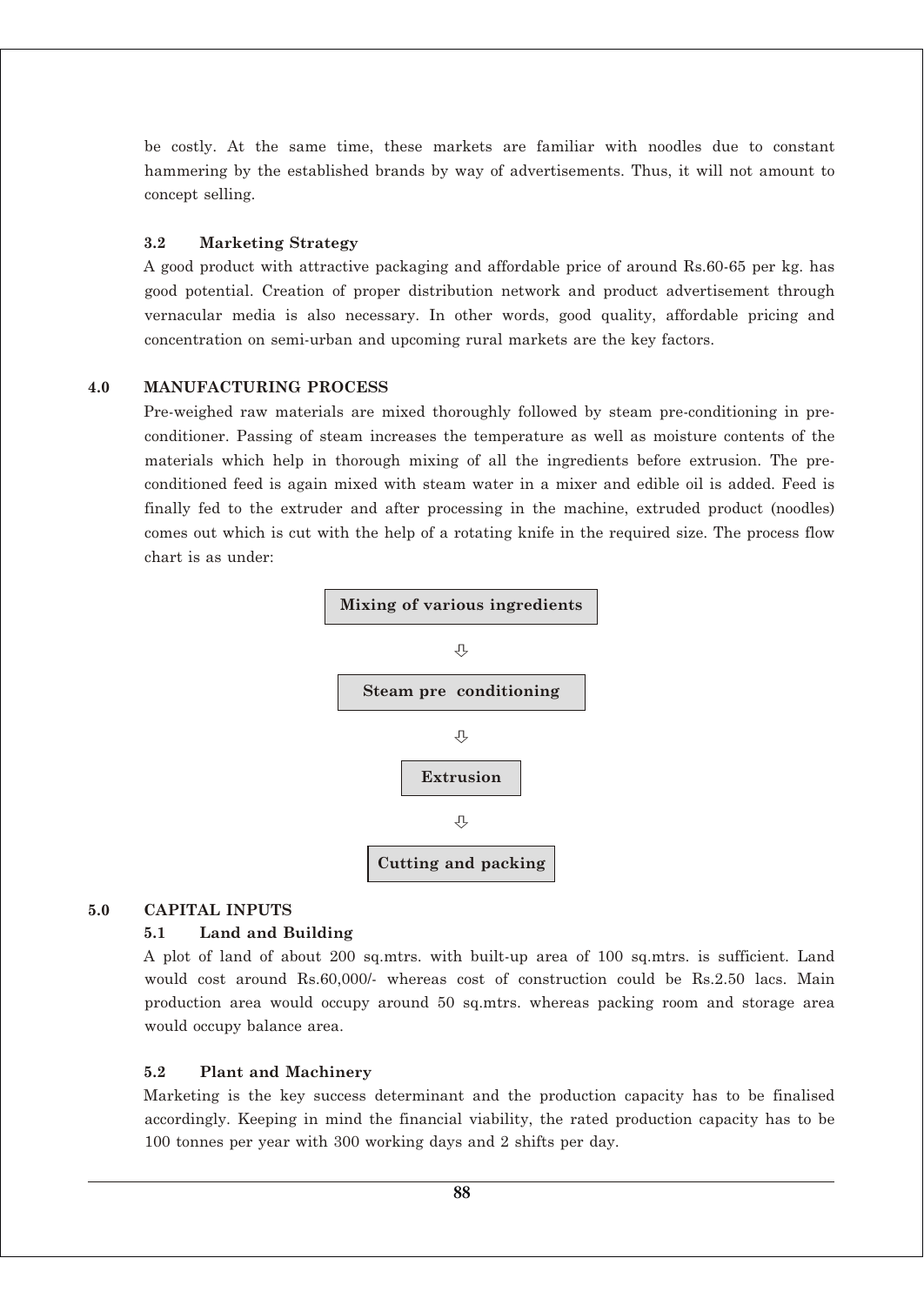**Item Qty. Price (Rs)** Extrusion Machine 1 1,00,000 Pre-conditioner 1 80,000 Mixer ( 50 kgs capacity)  $1 \t 1 \t 20,000$ Pouch Packing and Sealing Machine 1 1 55,000 Weighing Scale 1 10,000 **Total 2,65,000**

This would necessitate installation of following machines:

## **5.3 Miscellaneous Assets**

Other assets like furniture and fixtures, storage facilities, working tables, SS utensils, etc. would call for expenditure of Rs. 50,000/-.

## **5.4 Utilities**

Power requirement shall be 20 HP whereas per day water requirement would be 500-550 ltrs. Annual expenditure at full capacity utilisation will be Rs. 90,000/-.

## **5.5 Raw and Packing Materials**

Noodles are made with the help of many ingredients with major input being wheat flour. Other materials required are corn and rice flour, protein isolates, salt, spices, edible oil, preservatives etc. All of them are easily available. Packing materials are equally important. Colourful and attractive pouches shall have to be printed and outer packing will be corrugated boxes.

## **6.0 MANPOWER REQUIREMENTS**

| <b>Particulars</b>   | Nos.           | Monthly<br>Salary (Rs) | <b>Total Monthly</b><br>Salary (Rs) |
|----------------------|----------------|------------------------|-------------------------------------|
| Machine Operators    | $\overline{2}$ | 2,500                  | 5,000                               |
| Semi-skilled Workers | $\overline{2}$ | 1,500                  | 3,000                               |
| Helpers              | $\overline{2}$ | 1,250                  | 2,500                               |
| Salesman             |                | 2,500                  | 2,500                               |
|                      |                | Total                  | 13,000                              |

## **7.0 TENTATIVE IMPLEMENTATION SCHEDULE**

| Activity                                                          | Period (in months) |
|-------------------------------------------------------------------|--------------------|
| Application and sanction of loan                                  |                    |
| Site selection and commencement of civil work                     |                    |
| Completion of civil work and placement of<br>orders for machinery | $\overline{4}$     |
| Erection, installation and trial runs                             |                    |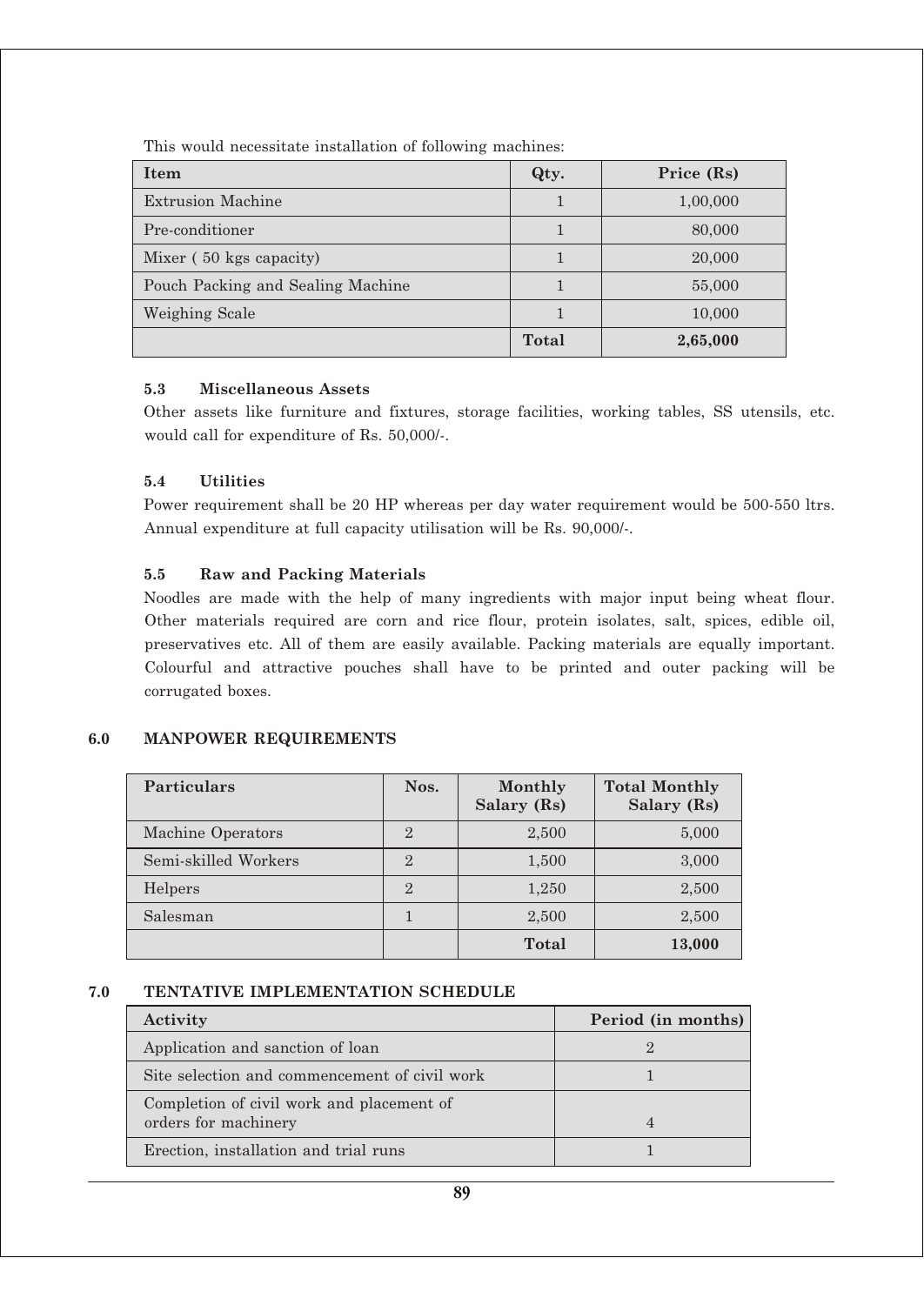## **8.0 DETAILS OF THE PROPOSED PROJECT**

# **8.1 Land and Building**

| <b>Particulars</b> | Area (Sq.Mtrs) | $Cost$ (Rs.) |
|--------------------|----------------|--------------|
| Land               | 200            | 60,000       |
| Building           | 100            | 2,50,000     |
|                    | <b>Total</b>   | 3,10,000     |

## **8.2 Machinery**

As discussed earlier, the total cost of machinery is estimated to be Rs.2.65 lacs.

## **8.3 Miscellaneous Assets**

A provision of Rs.50,000/- would be enough under this head.

## **8.4 Preliminary & Pre-operative Expenses**

There will be certain pre-production expenses like registration, establishment & administrative, market survey expenditure, interest during implementation period, trial run expenses and so on. Estimated expenditure is Rs.60,000/-.

# **8.5 Working Capital Requirements**

The plant is likely to operate at 60% of its rated capacity for which following working capital will be required:

|                                               |                     |        |       |       | $100.$ III IQUD  |
|-----------------------------------------------|---------------------|--------|-------|-------|------------------|
| <b>Particulars</b>                            | Period              | Margin | Total | Bank  | <b>Promoters</b> |
| Stock of Raw Materials &<br>Packing Materials | $\frac{1}{2}$ Month | 30%    | 0.88  | 0.62  | 0.26             |
| <b>Stock of Finished Goods</b>                | $\frac{1}{2}$ Month | 25%    | 1.20  | 0.90  | 0.30             |
| Receivables                                   | $\frac{1}{2}$ Month | 25%    | 1.50  | 1.10  | 0.40             |
| Working Expenses                              | 1 Month             | 100%   | 0.40  | $- -$ | 0.40             |
|                                               |                     | Total  | 3.98  | 2.62  | 1.36             |

(Rs. in lacs)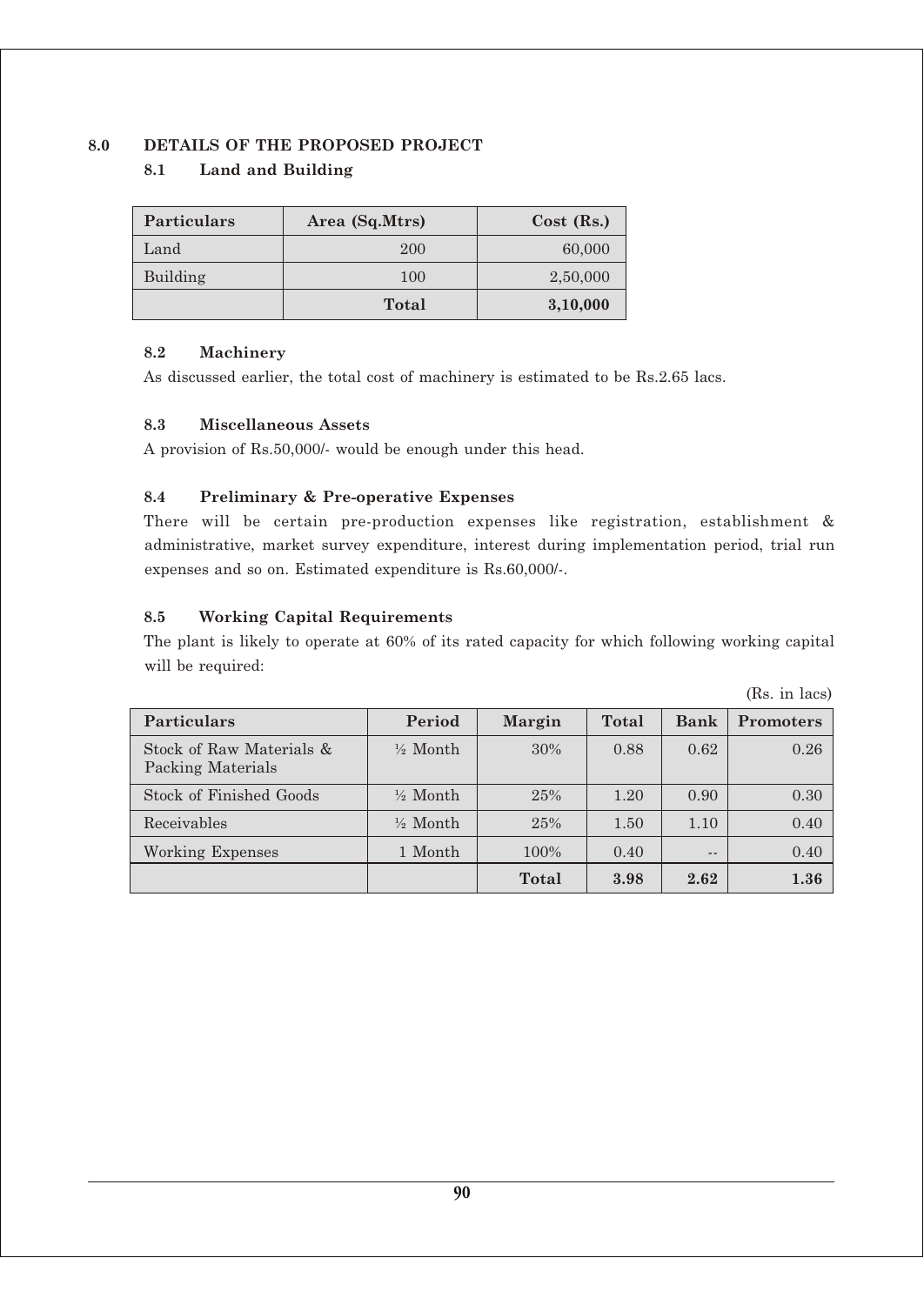| 8.6 | Cost of the Project & Means of Financing                          | (Rs. in lacs) |
|-----|-------------------------------------------------------------------|---------------|
|     | Item                                                              | Amount        |
|     | Land and Building                                                 | 3.10          |
|     | Plant and Machinery                                               | 2.65          |
|     | Miscellaneous Assets                                              | 0.50          |
|     | P&P Expenses                                                      | 0.60          |
|     | Contingencies $@10\%$ on Land and<br>Building & Plant & Machinery | 0.60          |
|     | Working Capital Margin                                            | 1.36          |
|     | Total                                                             | 8.81          |
|     | <b>Means of Finance</b>                                           |               |
|     | Promoters' Contribution                                           | 2.64          |
|     | Term Loan from Bank/FI                                            | 6.17          |
|     | Total                                                             | 8.81          |
|     | Debt Equity Ratio                                                 | 2.33:1        |
|     | Promoters' Contribution                                           | 30%           |

Financial assistance in the form of grant is available from the Ministry of Food Processing Industries, Govt. of India, towards expenditure on technical civil works and plant and machinery for eligible projects subject to certain terms and conditions.

# **9.0 PROFITABILITY CALCULATIONS**

## **9.1 Production Capacity & Build-up**

As against the rated capacity of the plant of 100 tonnes per year, it is expected to run at 60% in the first year and thereafter at 75%.

## **9.2 Sales Revenue at 100%**

Considering competitive selling price of Rs.60/- per kg, the annual income at 100% utilisation works out to Rs. 60.00 lacs.

|                         | $\left( \pm \cdot \right)$ and $\left( \pm \right)$ |                    |       |
|-------------------------|-----------------------------------------------------|--------------------|-------|
| Product                 | Qty.<br>(Tonnes)                                    | Price/Ton<br>(Rs.) | Value |
| <b>Raw Material</b>     | 100                                                 | 30,000             | 30.00 |
| <b>Packing Material</b> | @ Rs.5000/ Ton of<br><b>Finished Goods</b>          |                    | 5.00  |
|                         |                                                     | Total              | 35.00 |

#### **9.3 Raw and Packing Materials at 100%** (Rs. in lacs)

# **9.4 Utilities**

As described earlier, the annual cost at 100% activity level would be Rs. 90,000/-.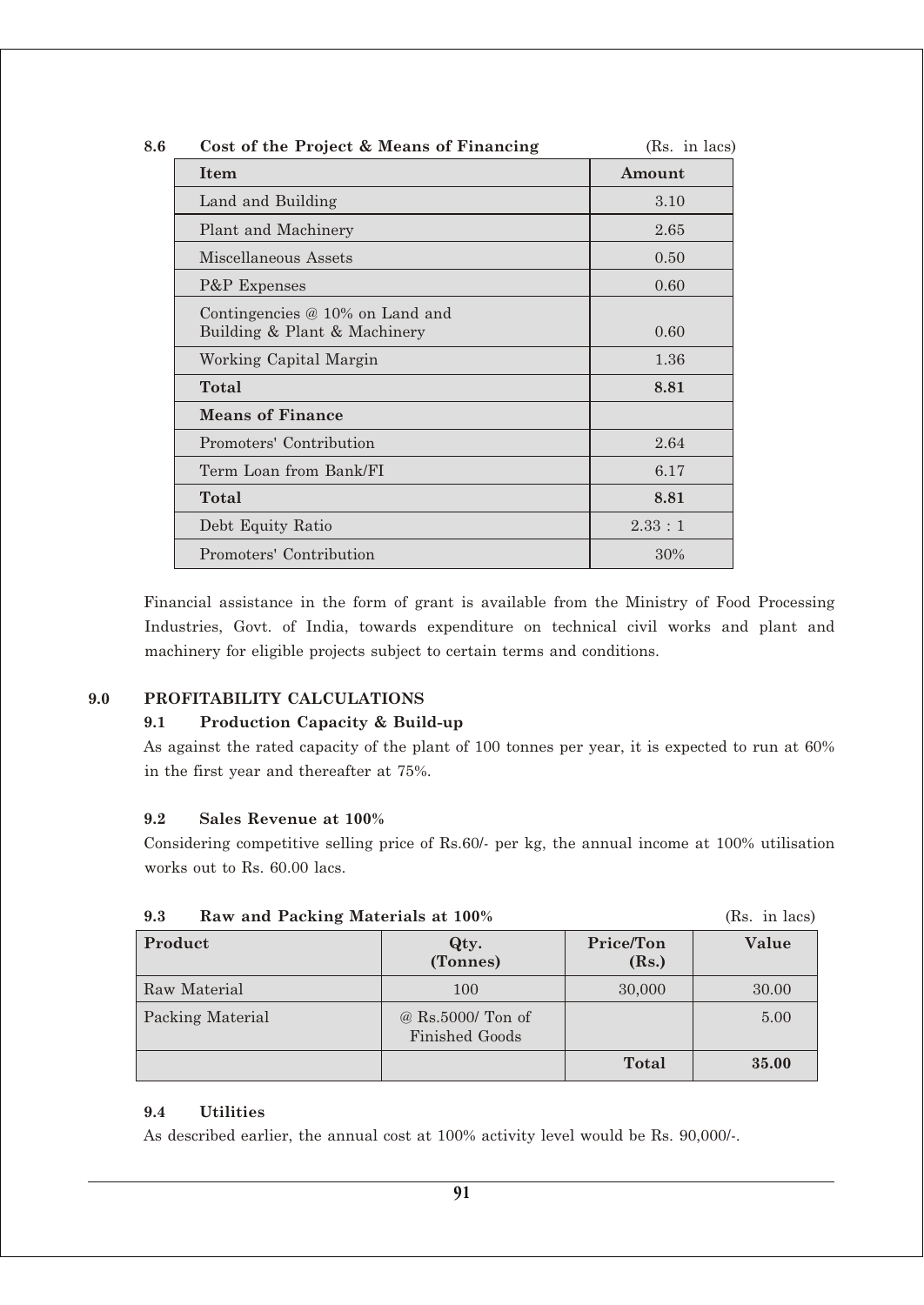## **9.5 Selling Expenses**

Marketing will be a key element. Expenses shall have to be incurred on transportation, publicity in local media like newspapers, hoardings and TV scroll, selling commission, free sampling etc. A provision of 20% of sales value is made every year to take care of these expenses.

## **9.6 Interest**

Interest on term loan of Rs. 6.17 lacs is calculated @ 12% per annum assuming repayment in 4 years including a moratorium period of 1 year whereas on bank assistance for working capital, it is taken at 14% per annum.

#### **9.7 Depreciation**

The method adopted is WDV and rates assumed are 10% on building and 20% on machinery and miscellaneous assets.

|              |                                       |                        | (Rs. in lacs) |
|--------------|---------------------------------------|------------------------|---------------|
| No.          | <b>Particulars</b>                    | 1st Year               | 2nd Year      |
| $\mathbf{A}$ | <b>Installed Capacity</b>             | ----- 100 Tonnes ----- |               |
|              | Capacity Utilisation                  | 60%                    | 75%           |
|              | <b>Sales Realisation</b>              | 36.00                  | 45.00         |
| B            | <b>Cost of Production</b>             |                        |               |
|              | Raw and Packing Materials             | 21.00                  | 26.25         |
|              | <b>Utilities</b>                      | 0.54                   | 0.68          |
|              | Salaries                              | 1.56                   | 1.80          |
|              | Stores and Spares                     | 0.42                   | 0.60          |
|              | Repairs & Maintenance                 | 0.54                   | 0.72          |
|              | Selling Expenses @ 20%                | 7.20                   | 9.00          |
|              | Administrative Expenses               | 0.48                   | 0.66          |
|              | Total                                 | 31.74                  | 39.71         |
| $\mathbf C$  | Profit before Interest & Depreciation | 4.26                   | 5.29          |
|              | Interest on Term Loan                 | 0.67                   | 0.44          |
|              | Interest on Working Capital           | 0.37                   | 0.46          |
|              | Depreciation                          | 0.88                   | 0.73          |
|              | Profit before Tax                     | 2.34                   | 3.66          |
|              | Income-tax $@20\%$                    | 0.44                   | 0.73          |
|              | Profit after Tax                      | 1.90                   | 2.93          |
|              | Cash Accruals                         | 2.78                   | 3.66          |
|              | Repayment of Term Loan                |                        | 1.90          |

#### **10.0 PROJECTED PROFITABILITY**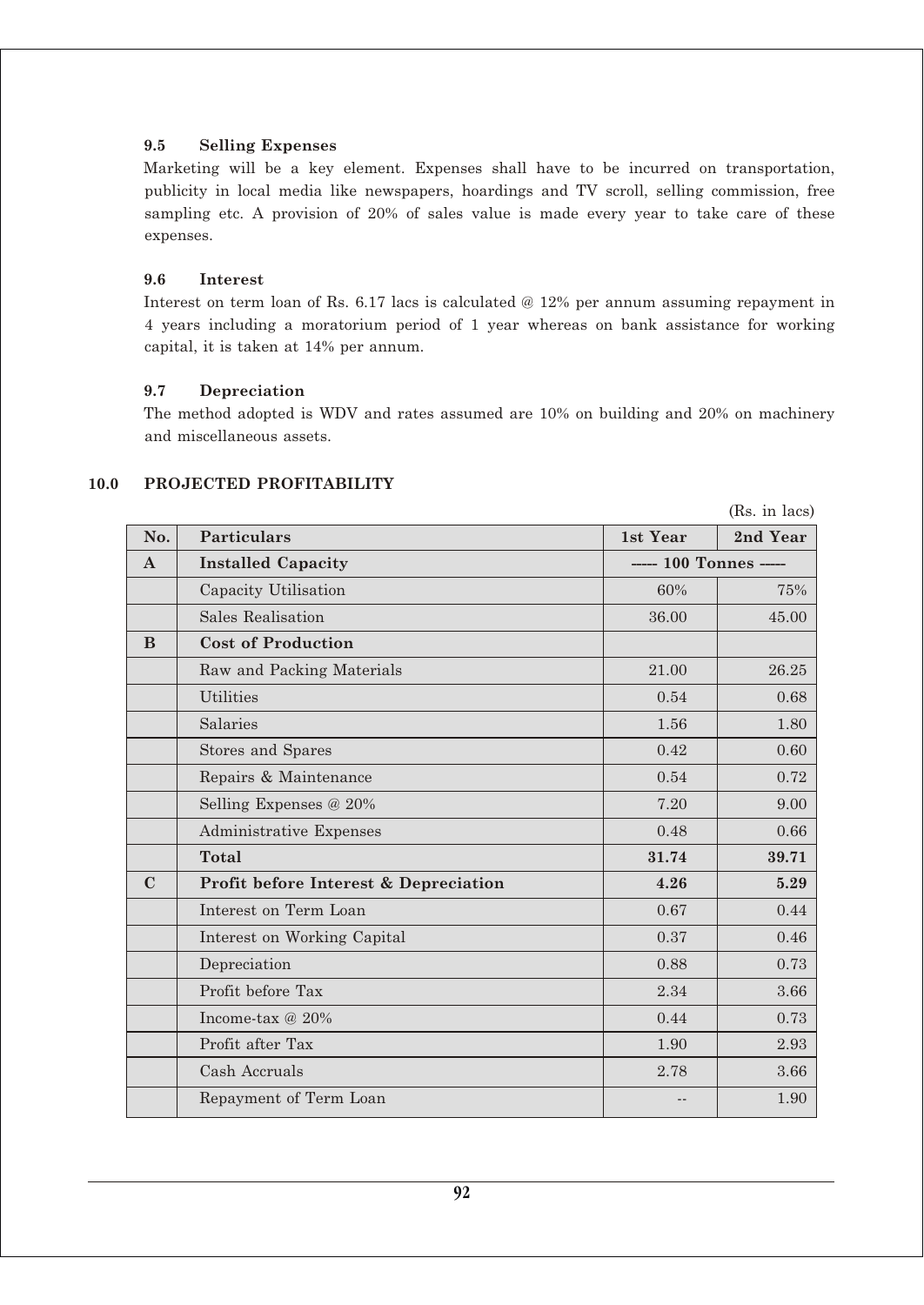# **11.0 BREAK-EVEN ANALYSIS**

(Rs. in lacs)

| N <sub>o</sub> | <b>Particulars</b>             |       | Amount |
|----------------|--------------------------------|-------|--------|
| [A]            | <b>Sales</b>                   |       | 45.00  |
| [B]            | Variable Costs                 |       |        |
|                | Raw and Packing Materials      | 26.25 |        |
|                | Utilities (60%)                | 0.48  |        |
|                | Salaries (65%)                 | 1.26  |        |
|                | Stores & Spares                | 0.60  |        |
|                | Selling Expenses (70%)         | 6.30  |        |
|                | Admn Expenses (50%)            | 0.33  |        |
|                | Interest on WC                 | 0.46  | 35.68  |
| [C]            | Contribution [A] - [B]         |       | 9.32   |
| [D]            | <b>Fixed Cost</b>              |       | 5.66   |
| [E]            | Break-Even Point $[D]$ = $[C]$ |       | 61%    |

# **12.0 [A] LEVERAGES**

## **Financial Leverage**

 $=$  EBIT/EBT

 $= 3.38 \div 2.34$ 

 $= 1.44$ 

# **Operating Leverage**

= Contribution/EBT  $= 7.60 \div 2.34$  $= 3.25$ 

## **Degree of Total Leverage**

 $=$  FL/OL  $= 1.44 \div 3.25$  $= 0.44$